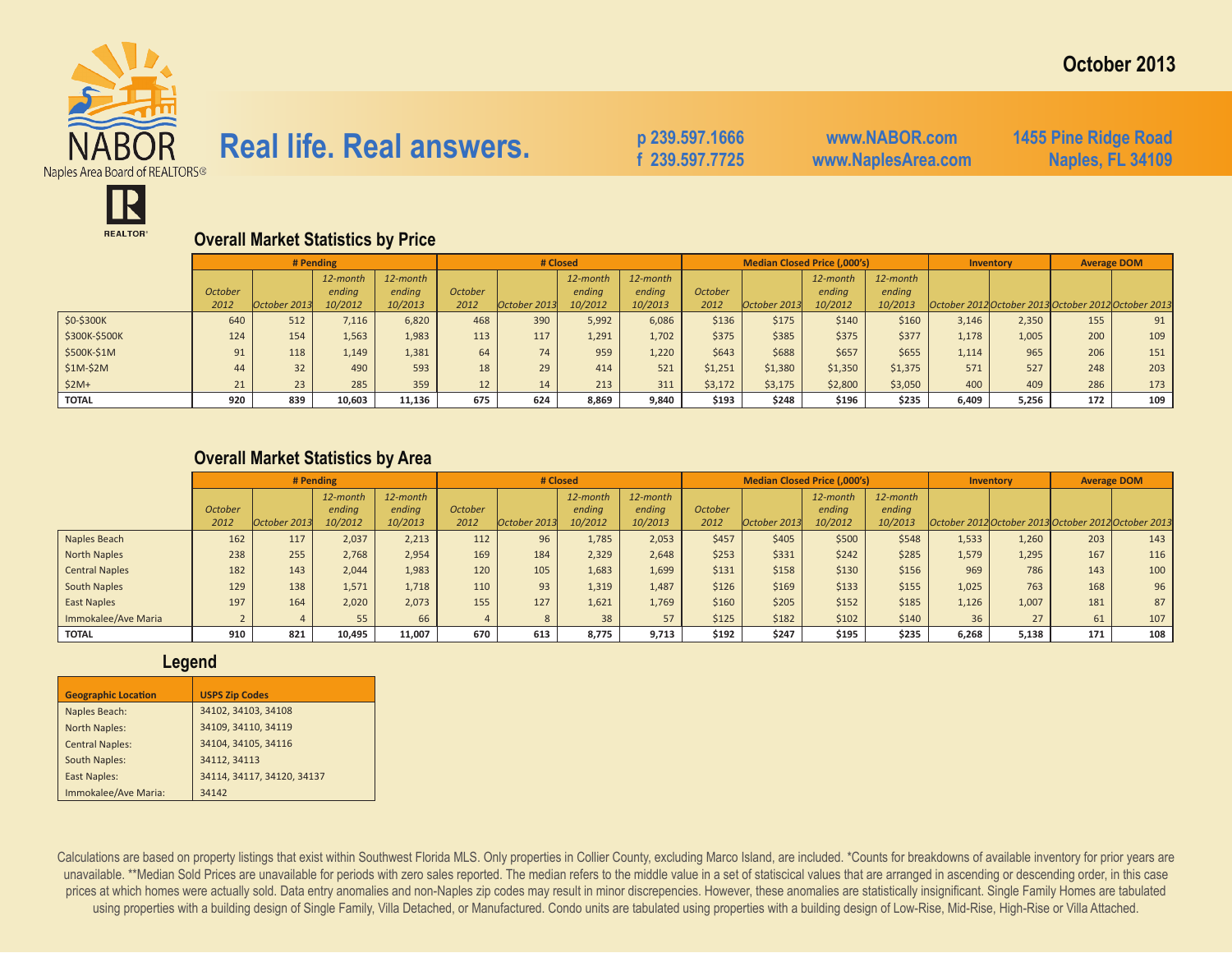

## **Real life. Real answers.** p 239.597.1666

 **f 239.597.7725**

**www.NABOR.com www.NaplesArea.com** **1455 Pine Ridge Road Naples, FL 34109**



## **Single Family Market Statistics by Price**

|               |                |              | # Pending |          |         | # Closed     |          |          |         | <b>Median Closed Price (,000's)</b> |          |          |       | Inventory                                           | <b>Average DOM</b> |      |
|---------------|----------------|--------------|-----------|----------|---------|--------------|----------|----------|---------|-------------------------------------|----------|----------|-------|-----------------------------------------------------|--------------------|------|
|               |                |              | 12-month  | 12-month |         |              | 12-month | 12-month |         |                                     | 12-month | 12-month |       |                                                     |                    |      |
|               | <b>October</b> |              | ending    | ending   | October |              | ending   | endina   | October |                                     | ending   | ending   |       |                                                     |                    |      |
|               | 2012           | October 2013 | 10/2012   | 10/2013  | 2012    | October 2013 | 10/2012  | 10/2013  | 2012    | October 2013                        | 10/2012  | 10/2013  |       | October 2012 October 2013 October 2012 October 2013 |                    |      |
| \$0-\$300K    | 314            | 213          | 3,356     | 2,869    | 200     | 173          | 2,704    | 2,525    | \$155   | \$180                               | \$147    | \$173    | 1,131 | 854                                                 | 154                | 73 I |
| \$300K-\$500K | 72             | 95           | 909       | 1,179    | 70      | 82           | 732      | 995      | \$380   | \$385                               | \$375    | \$379    | 596   | 569                                                 | 167                | 105  |
| \$500K-\$1M   | 56             | 72           | 634       | 797      | 38      | 46           | 527      | 688      | \$677   | \$700                               | \$680    | \$669    | 589   | 553                                                 | 205                | 146  |
| $$1M-$2M$     | 28             | 23           | 311       | 332      | 11      | 19           | 255      | 294      | \$1,370 | \$1,380                             | \$1,390  | \$1,400  | 344   | 340                                                 | 299                | 245  |
| $$2M+$        | 17             | 16           | 209       | 241      |         | 10           | 162      | 209      | \$3,345 | \$4,000                             | \$2,925  | \$3,100  | 314   | 334                                                 | 334                | 200  |
| <b>TOTAL</b>  | 487            | 419          | 5,419     | 5,418    | 328     | 330          | 4,380    | 4,711    | \$236   | \$279                               | \$230    | \$280    | 2,974 | 2,650                                               | 174                | 106  |

### **Single Family Market Statistics by Area**

|                       |                |              | # Pending |          |         | # Closed     |          |          |                |              | <b>Median Closed Price (,000's)</b> |          | <b>Inventory</b> |       | <b>Average DOM</b>                                  |     |
|-----------------------|----------------|--------------|-----------|----------|---------|--------------|----------|----------|----------------|--------------|-------------------------------------|----------|------------------|-------|-----------------------------------------------------|-----|
|                       |                |              | 12-month  | 12-month |         |              | 12-month | 12-month |                |              | 12-month                            | 12-month |                  |       |                                                     |     |
|                       | <b>October</b> |              | ending    | ending   | October |              | ending   | endina   | <b>October</b> |              | ending                              | endina   |                  |       |                                                     |     |
|                       | 2012           | October 2013 | 10/2012   | 10/2013  | 2012    | October 2013 | 10/2012  | 10/2013  | 2012           | October 2013 | 10/2012                             | 10/2013  |                  |       | October 2012 October 2013 October 2012 October 2013 |     |
| Naples Beach          | 64             | 42           | 820       | 818      | 47      | 41           | 688      | 736      | \$575          | \$745        | \$672                               | \$739    | 546              | 506   | 187                                                 | 180 |
| <b>North Naples</b>   | 118            | 106          | 1,298     | 1,340    | 70      | 92           | 1,048    | 1,216    | \$375          | \$417        | \$360                               | \$394    | 793              | 718   | 171                                                 | 104 |
| <b>Central Naples</b> | 97             | 72           | 1,059     | 1,000    | 57      | 53           | 853      | 841      | \$180          | \$220        | \$169                               | \$240    | 463              | 396   | 158                                                 | 98  |
| South Naples          | 56             | 68           | 673       | 661      | 39      | 35           | 535      | 573      | \$165          | \$245        | \$185                               | \$228    | 396              | 291   | 199                                                 | 97  |
| East Naples           | 142            | 117          | 1,466     | 1,474    | 111     | 95           | 1,178    | 1,229    | \$160          | \$195        | \$145                               | \$179    | 663              | 643   | 166                                                 | 80  |
| Immokalee/Ave Maria   |                |              | 50        | 49       |         |              | 33       | 44       | \$78           | \$165        | \$84                                | \$114    | 24               | 22    | 64                                                  | 55  |
| <b>TOTAL</b>          | 479            | 408          | 5,366     | 5,342    | 326     | 322          | 4,335    | 4,639    | \$236          | \$279        | \$230                               | \$280    | 2,885            | 2,576 | 173                                                 | 104 |

#### **Legend**

| <b>Geographic Location</b> | <b>USPS Zip Codes</b>      |
|----------------------------|----------------------------|
| Naples Beach:              | 34102, 34103, 34108        |
| North Naples:              | 34109, 34110, 34119        |
| <b>Central Naples:</b>     | 34104, 34105, 34116        |
| South Naples:              | 34112, 34113               |
| <b>East Naples:</b>        | 34114, 34117, 34120, 34137 |
| Immokalee/Ave Maria:       | 34142                      |

Calculations are based on property listings that exist within Southwest Florida MLS. Only properties in Collier County, excluding Marco Island, are included. \*Counts for breakdowns of available inventory for prior years ar unavailable. \*\*Median Sold Prices are unavailable for periods with zero sales reported. The median refers to the middle value in a set of statiscical values that are arranged in ascending or descending order, in this case prices at which homes were actually sold. Data entry anomalies and non-Naples zip codes may result in minor discrepencies. However, these anomalies are statistically insignificant. Single Family Homes are tabulated using properties with a building design of Single Family, Villa Detached, or Manufactured. Condo units are tabulated using properties with a building design of Low-Rise, Mid-Rise, High-Rise or Villa Attached.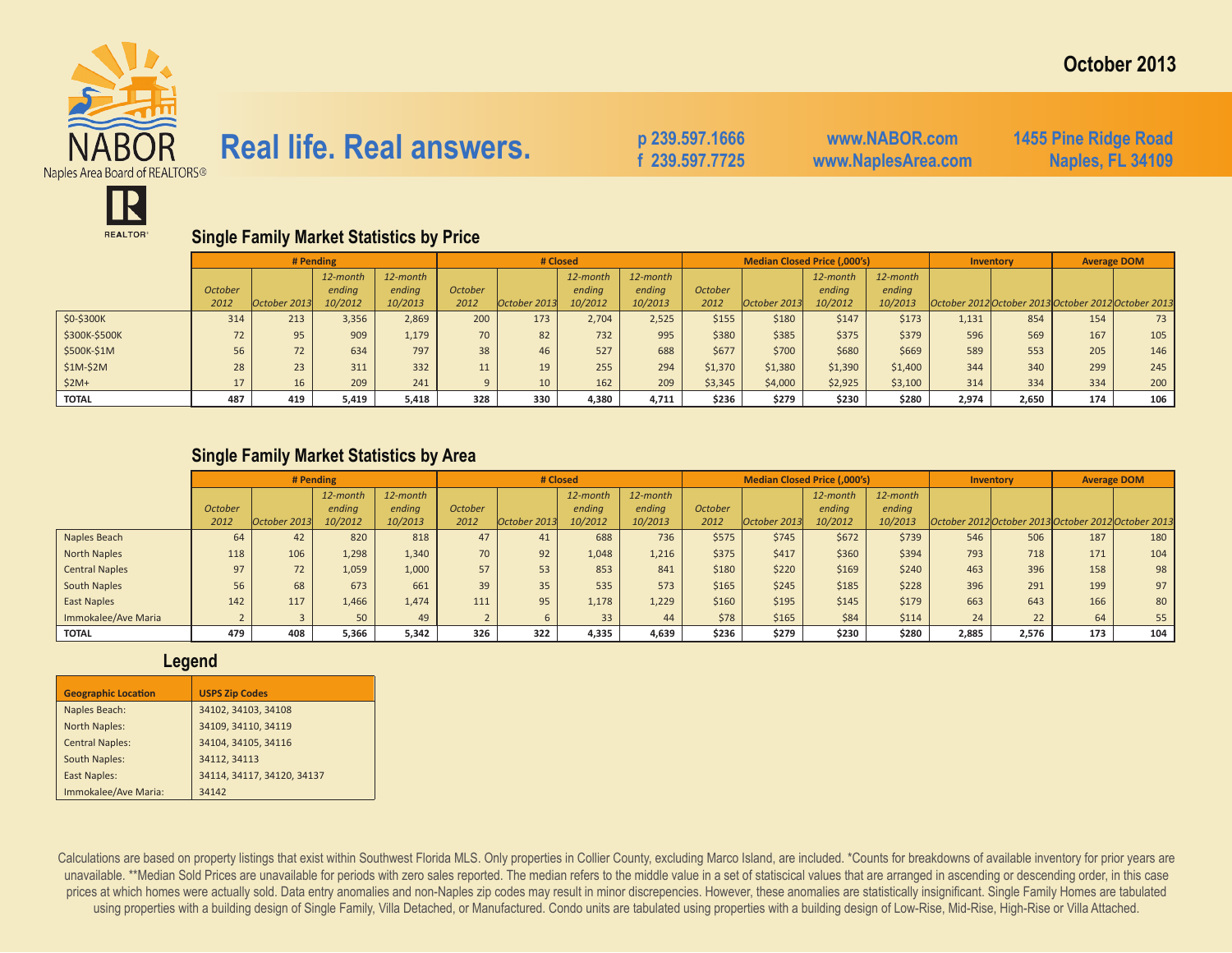

# **Real life. Real answers.** p 239.597.1666

 **f 239.597.7725**

**www.NABOR.com www.NaplesArea.com** **1455 Pine Ridge Road Naples, FL 34109**



### **Condominium Market Statistics by Price**

|               |                | # Pending    |          |          |         |              | # Closed |          |                | Median Closed Price (,000's) |          |          | Inventory |                                                     | <b>Average DOM</b> |     |
|---------------|----------------|--------------|----------|----------|---------|--------------|----------|----------|----------------|------------------------------|----------|----------|-----------|-----------------------------------------------------|--------------------|-----|
|               |                |              | 12-month | 12-month |         |              | 12-month | 12-month |                |                              | 12-month | 12-month |           |                                                     |                    |     |
|               | <b>October</b> |              | ending   | ending   | October |              | ending   | ending   | <b>October</b> |                              | ending   | ending   |           |                                                     |                    |     |
|               | 2012           | October 2013 | 10/2012  | 10/2013  | 2012    | October 2013 | 10/2012  | 10/2013  | 2012           | October 2013                 | 10/2012  | 10/2013  |           | October 2012 October 2013 October 2012 October 2013 |                    |     |
| \$0-\$300K    | 326            | 299          | 3,760    | 3,951    | 268     | 217          | 3,288    | 3,561    | \$129          | \$174                        | \$135    | \$152    | 2,015     | 1,496                                               | 156                | 106 |
| \$300K-\$500K | 52             | 59           | 654      | 804      | 43      | 35           | 559      | 707      | \$355          | \$380                        | \$375    | \$375    | 582       | 436                                                 | 256                | 115 |
| \$500K-\$1M   | 35             | 46           | 515      | 584      | 26      | 28           | 432      | 532      | \$575          | \$616                        | \$635    | \$640    | 525       | 412                                                 | 208                | 162 |
| $$1M-$2M$     | 16             | $\alpha$     | 179      | 261      |         | 10           | 159      | 227      | \$1,180        | \$1,365                      | \$1,300  | \$1,340  | 227       | 187                                                 | 165                | 129 |
| $$2M+$        |                |              | 76       | 118      |         |              | 51       | 102      | \$3,000        | \$2,825                      | \$2,750  | \$3,000  | 86        | 75                                                  | 142                | 97  |
| <b>TOTAL</b>  | 433            | 420          | 5,184    | 5,718    | 347     | 294          | 4,489    | 5,129    | \$155          | \$210                        | \$168    | \$198    | 3,435     | 2,606                                               | 171                | 113 |

### **Condominium Market Statistics by Area**

|                       |                |              | # Pending |          |                | # Closed     |          |          |                |              | Median Closed Price (,000's) |          |       | Inventory | <b>Average DOM</b> |                                                     |
|-----------------------|----------------|--------------|-----------|----------|----------------|--------------|----------|----------|----------------|--------------|------------------------------|----------|-------|-----------|--------------------|-----------------------------------------------------|
|                       |                |              | 12-month  | 12-month |                |              | 12-month | 12-month |                |              | 12-month                     | 12-month |       |           |                    |                                                     |
|                       | <b>October</b> |              | endina    | ending   | <b>October</b> |              | ending   | endina   | <b>October</b> |              | ending                       | ending   |       |           |                    |                                                     |
|                       | 2012           | October 2013 | 10/2012   | 10/2013  | 2012           | October 2013 | 10/2012  | 10/2013  | 2012           | October 2013 | 10/2012                      | 10/2013  |       |           |                    | October 2012 October 2013 October 2012 October 2013 |
| Naples Beach          | 98             | 75           | 1.217     | 1,395    | 65             | 55           | 1,097    | 1,317    | \$400          | \$382        | \$450                        | \$500    | 987   | 754       | 214                | 116                                                 |
| North Naples          | 120            | 149          | 1,470     | 1,614    | 99             | 92           | 1,281    | 1,432    | \$153          | \$247        | \$170                        | \$197    | 786   | 577       | 163                | 127                                                 |
| <b>Central Naples</b> | 85             | 71           | 985       | 983      | 63             | 52           | 830      | 858      | \$116          | \$140        | \$117                        | \$130    | 506   | 390       | 129                | 101                                                 |
| <b>South Naples</b>   | 73             | 70           | 898       | 1,057    | 71             | 58           | 784      | 914      | \$105          | \$131        | \$115                        | \$131    | 629   | 472       | 149                | 95                                                  |
| East Naples           | 55             | 47           | 554       | 599      | 44             | 32           | 443      | 540      | \$159          | \$246        | \$188                        | \$210    | 463   | 364       | 216                | 109                                                 |
| Immokalee/Ave Maria   | 0              |              |           | 17       |                |              |          |          | \$175          | \$210        | \$175                        | \$150    | 12    |           | 58                 | 264                                                 |
| <b>TOTAL</b>          | 431            | 413          | 5,129     | 5,665    | 344            | 291          | 4,440    | 5,074    | \$155          | \$210        | \$165                        | \$197    | 3,383 | 2,562     | 170                | 113                                                 |

#### **Legend**

| <b>Geographic Location</b> | <b>USPS Zip Codes</b>      |
|----------------------------|----------------------------|
| Naples Beach:              | 34102, 34103, 34108        |
| <b>North Naples:</b>       | 34109, 34110, 34119        |
| <b>Central Naples:</b>     | 34104, 34105, 34116        |
| <b>South Naples:</b>       | 34112, 34113               |
| <b>East Naples:</b>        | 34114, 34117, 34120, 34137 |
| Immokalee/Ave Maria:       | 34142                      |

Calculations are based on property listings that exist within Southwest Florida MLS. Only properties in Collier County, excluding Marco Island, are included. \*Counts for breakdowns of available inventory for prior years ar unavailable. \*\*Median Sold Prices are unavailable for periods with zero sales reported. The median refers to the middle value in a set of statiscical values that are arranged in ascending or descending order, in this case prices at which homes were actually sold. Data entry anomalies and non-Naples zip codes may result in minor discrepencies. However, these anomalies are statistically insignificant. Single Family Homes are tabulated using properties with a building design of Single Family, Villa Detached, or Manufactured. Condo units are tabulated using properties with a building design of Low-Rise, Mid-Rise, High-Rise or Villa Attached.